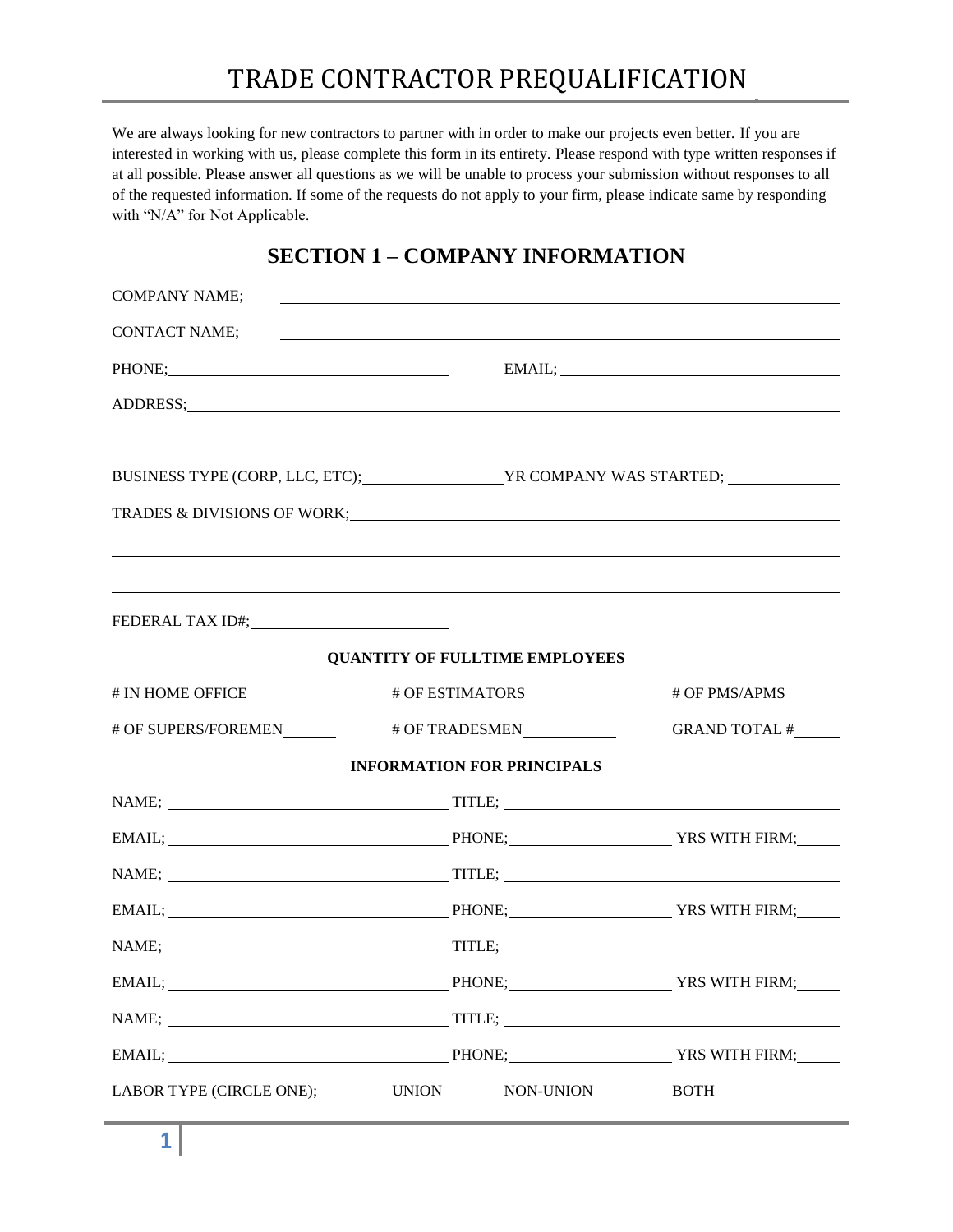|                             | MBE WBE DBE | ,我们也不会有什么。""我们的人,我们也不会有什么?""我们的人,我们也不会有什么?""我们的人,我们也不会有什么?""我们的人,我们也不会有什么?""我们的人                                                                                                                                                                                                                                                                                                                                                                                                                                                                                                                                                                                                                                                                                                                                                                                                                                                                                                                                                                                                                                                                                                                    |
|-----------------------------|-------------|-----------------------------------------------------------------------------------------------------------------------------------------------------------------------------------------------------------------------------------------------------------------------------------------------------------------------------------------------------------------------------------------------------------------------------------------------------------------------------------------------------------------------------------------------------------------------------------------------------------------------------------------------------------------------------------------------------------------------------------------------------------------------------------------------------------------------------------------------------------------------------------------------------------------------------------------------------------------------------------------------------------------------------------------------------------------------------------------------------------------------------------------------------------------------------------------------------|
|                             |             |                                                                                                                                                                                                                                                                                                                                                                                                                                                                                                                                                                                                                                                                                                                                                                                                                                                                                                                                                                                                                                                                                                                                                                                                     |
|                             |             | IF YOU CIRCLED ANY OF THE ABOVE, PLEASE LIST WHAT AGENCIES YOU ARE CERTIFIED BY (ex;                                                                                                                                                                                                                                                                                                                                                                                                                                                                                                                                                                                                                                                                                                                                                                                                                                                                                                                                                                                                                                                                                                                |
|                             |             |                                                                                                                                                                                                                                                                                                                                                                                                                                                                                                                                                                                                                                                                                                                                                                                                                                                                                                                                                                                                                                                                                                                                                                                                     |
|                             |             |                                                                                                                                                                                                                                                                                                                                                                                                                                                                                                                                                                                                                                                                                                                                                                                                                                                                                                                                                                                                                                                                                                                                                                                                     |
| PROJECT NAME; PROJECT NAME; |             |                                                                                                                                                                                                                                                                                                                                                                                                                                                                                                                                                                                                                                                                                                                                                                                                                                                                                                                                                                                                                                                                                                                                                                                                     |
|                             |             | FINAL CONTRACT \$; PINAL CONTRACT \$;                                                                                                                                                                                                                                                                                                                                                                                                                                                                                                                                                                                                                                                                                                                                                                                                                                                                                                                                                                                                                                                                                                                                                               |
|                             |             |                                                                                                                                                                                                                                                                                                                                                                                                                                                                                                                                                                                                                                                                                                                                                                                                                                                                                                                                                                                                                                                                                                                                                                                                     |
|                             |             |                                                                                                                                                                                                                                                                                                                                                                                                                                                                                                                                                                                                                                                                                                                                                                                                                                                                                                                                                                                                                                                                                                                                                                                                     |
|                             |             |                                                                                                                                                                                                                                                                                                                                                                                                                                                                                                                                                                                                                                                                                                                                                                                                                                                                                                                                                                                                                                                                                                                                                                                                     |
|                             |             |                                                                                                                                                                                                                                                                                                                                                                                                                                                                                                                                                                                                                                                                                                                                                                                                                                                                                                                                                                                                                                                                                                                                                                                                     |
| PROJECT NAME; PROJECT NAME  |             |                                                                                                                                                                                                                                                                                                                                                                                                                                                                                                                                                                                                                                                                                                                                                                                                                                                                                                                                                                                                                                                                                                                                                                                                     |
|                             |             |                                                                                                                                                                                                                                                                                                                                                                                                                                                                                                                                                                                                                                                                                                                                                                                                                                                                                                                                                                                                                                                                                                                                                                                                     |
|                             |             |                                                                                                                                                                                                                                                                                                                                                                                                                                                                                                                                                                                                                                                                                                                                                                                                                                                                                                                                                                                                                                                                                                                                                                                                     |
|                             |             |                                                                                                                                                                                                                                                                                                                                                                                                                                                                                                                                                                                                                                                                                                                                                                                                                                                                                                                                                                                                                                                                                                                                                                                                     |
|                             |             |                                                                                                                                                                                                                                                                                                                                                                                                                                                                                                                                                                                                                                                                                                                                                                                                                                                                                                                                                                                                                                                                                                                                                                                                     |
|                             |             |                                                                                                                                                                                                                                                                                                                                                                                                                                                                                                                                                                                                                                                                                                                                                                                                                                                                                                                                                                                                                                                                                                                                                                                                     |
|                             |             |                                                                                                                                                                                                                                                                                                                                                                                                                                                                                                                                                                                                                                                                                                                                                                                                                                                                                                                                                                                                                                                                                                                                                                                                     |
|                             |             |                                                                                                                                                                                                                                                                                                                                                                                                                                                                                                                                                                                                                                                                                                                                                                                                                                                                                                                                                                                                                                                                                                                                                                                                     |
|                             |             |                                                                                                                                                                                                                                                                                                                                                                                                                                                                                                                                                                                                                                                                                                                                                                                                                                                                                                                                                                                                                                                                                                                                                                                                     |
|                             |             |                                                                                                                                                                                                                                                                                                                                                                                                                                                                                                                                                                                                                                                                                                                                                                                                                                                                                                                                                                                                                                                                                                                                                                                                     |
|                             |             | <u> 1989 - Andrea Santana, amerikana amerikana amerikana amerikana amerikana amerikana amerikana amerikana amerika</u><br><b>SECTION 2 – CONTRACT INFORMATION</b><br><b>INFORMATION FOR LARGEST CONTRACT COMPLETED IN THE LAST 12 MONTHS</b><br>PROJECT ADDRESS; NATURAL PROJECT ADDRESS;<br>SCOPE OF WORK; New York Contract the SCOPE OF WORK;<br><b>INFORMATION FOR LARGEST CONTRACT YOU EXPECT IN THE NEXT 12 MONTHS</b><br>PROJECT ADDRESS; NATURAL MARKET AND RESIDENCE AND RESIDENCE AND RESIDENCE AND RESIDENCE AND RESIDENCE AND RESIDENCE AND RESIDENCE AND RESIDENCE AND RESIDENCE AND RESIDENCE AND RESIDENCE AND RESIDENCE AND RESIDENCE AND RESI<br>CLIENT CONTACT (NAME & PHONE NUMBER);<br>The matter of the state of the state of the state of the state of the state of the state of the state of the state of the state of the state of the state of the state of the state of<br>SCOPE OF WORK; New York Contract the SCOPE OF WORK;<br>ANNUAL VOLUME OF WORK PERFORMED OVER THE PAST THREE YEARS<br>ANTICIPATED VOLUME FOR THIS YEAR_______________ ANTICIPATED NUMBER OF PROJECTS_______<br>LIST THE TRADES, IF ANY, THAT YOUR FIRM SELF PERFORMS; __________________________ |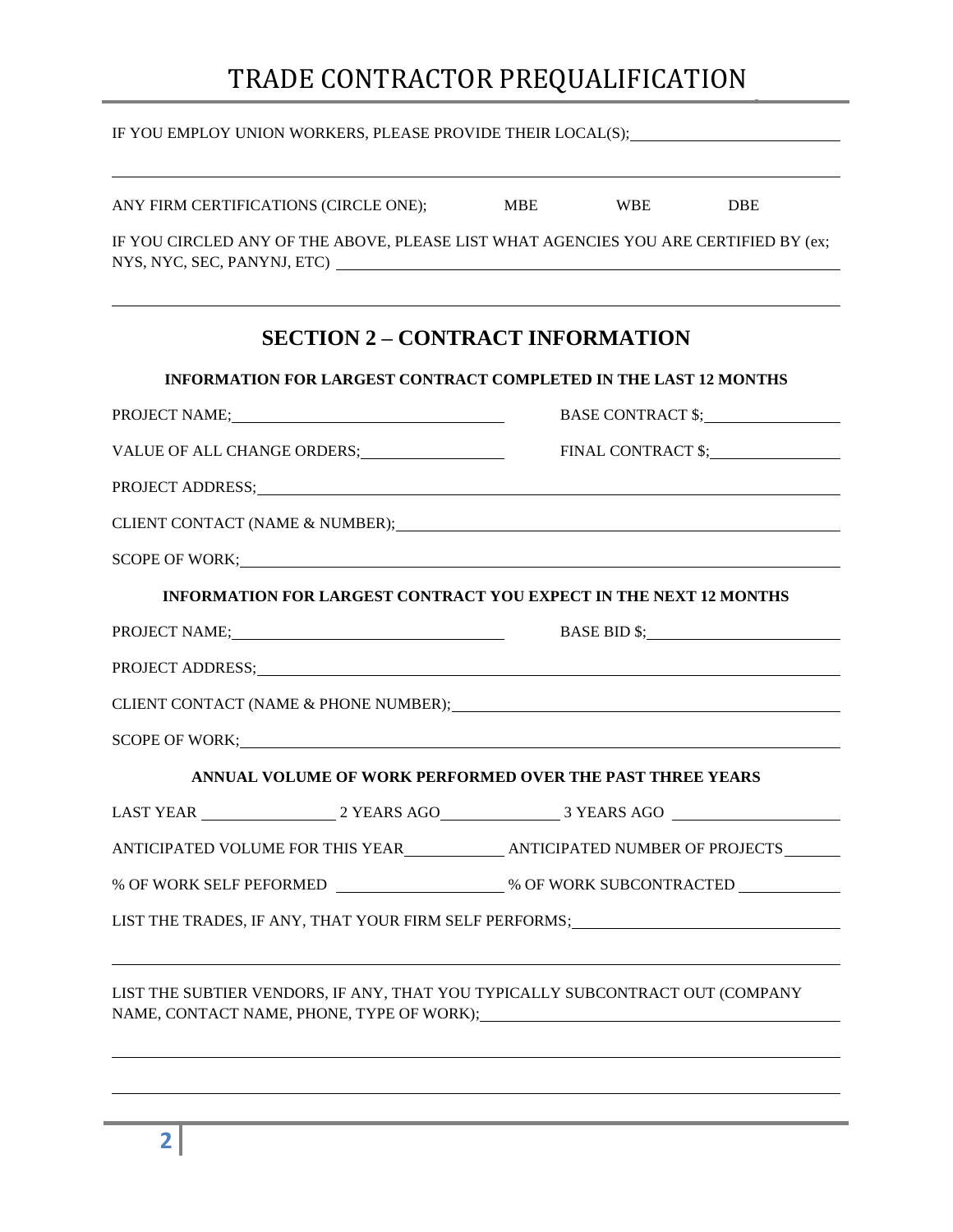|                                   | HAVE YOU EVER WORKED ON A LEED PROJECT - YES                                                                                                                       |                                                                                                                      | <b>OR</b> | N <sub>O</sub> |            | (CIRCLE ONE)                             |                |
|-----------------------------------|--------------------------------------------------------------------------------------------------------------------------------------------------------------------|----------------------------------------------------------------------------------------------------------------------|-----------|----------------|------------|------------------------------------------|----------------|
|                                   | PLEASE INITIAL HERE TO CONFIRM THAT YOU HAVE REVIEWED OUR STANDARD SUBCONTRACT<br>AGREEMENT AND THAT YOU WILL SIGN IT WITH NO CHANGES OF ANY KIND IF AWARDED WORK; |                                                                                                                      |           |                |            |                                          |                |
|                                   |                                                                                                                                                                    |                                                                                                                      |           |                |            |                                          |                |
|                                   | IF YOU HAVE ANY CONCERNS, PLEASE INDICATE SAME ON THE SUBCONTRACT AGREEMENT<br>AND SEND IT BACK WITH THIS PACKET FOR OUR REVIEW.                                   |                                                                                                                      |           |                |            |                                          |                |
|                                   | <b>SECTION 3 – INSURANCE COVERAGE</b>                                                                                                                              |                                                                                                                      |           |                |            |                                          |                |
|                                   | NAME & NUMBER OF INSURANCE CARRIER;                                                                                                                                | <u> Alexandria de la contrada de la contrada de la contrada de la contrada de la contrada de la contrada de la c</u> |           |                |            |                                          |                |
| NAME & NUMBER OF INSURANCE AGENT; |                                                                                                                                                                    | <u> 1980 - Johann Barbara, martin amerikan basar da</u>                                                              |           |                |            |                                          |                |
|                                   |                                                                                                                                                                    |                                                                                                                      |           |                |            |                                          |                |
| <b>TYPE</b>                       | <b>AGENCY/CARRIER</b>                                                                                                                                              |                                                                                                                      |           |                |            | <b>LIMITS</b> (AGGREGATE/PER OCCURRENCE) |                |
| General Liability:                | <u> 1989 - Johann Barbara, martxa alemaniar a</u>                                                                                                                  |                                                                                                                      |           |                |            |                                          |                |
| Fire Damage (if one);             | <u> 1989 - John Stein, mars and de Brazilian (b. 1989)</u>                                                                                                         |                                                                                                                      |           |                |            |                                          |                |
| Medical Expenses;                 | the contract of the contract of the contract of the contract of the contract of the                                                                                |                                                                                                                      |           |                |            |                                          |                |
| Deductible Amount;                |                                                                                                                                                                    |                                                                                                                      |           |                |            |                                          |                |
| Automobile Liability:             | <u> 1989 - Johann Stoff, Amerikaansk politiker († 1908)</u>                                                                                                        |                                                                                                                      |           |                |            |                                          |                |
| Excess Liability:                 |                                                                                                                                                                    |                                                                                                                      |           |                |            |                                          |                |
| Worker's Comp.:                   | <u> 1989 - Johann Stoff, deutscher Stoff, der Stoff, der Stoff, der Stoff, der Stoff, der Stoff, der Stoff, der S</u>                                              |                                                                                                                      |           |                |            |                                          |                |
| Disability:                       |                                                                                                                                                                    |                                                                                                                      |           |                |            |                                          |                |
|                                   | FORMS AND ENDORSEMENTS;                                                                                                                                            |                                                                                                                      |           |                |            |                                          |                |
|                                   | LICENSED & ADMITTED IN NEW YORK; NEW JERSEY; NEW JERSEY;                                                                                                           |                                                                                                                      |           |                |            |                                          |                |
|                                   | POLICY EFFECTIVE DATE; EXPIRATION DATE;                                                                                                                            |                                                                                                                      |           |                |            |                                          |                |
|                                   | DOES YOUR POLICY PROVIDE CONTRACTUAL LIABILITY COVERAGE?                                                                                                           |                                                                                                                      |           |                | <b>YES</b> | <b>OR</b>                                | N <sub>O</sub> |
| AGREEMENTS REQUIRED BY CONTRACT?  | IF YES, DOES THE COVERAGE EXTEND TO THE HOLD HARMLESS AND INDEMNIFICATION                                                                                          |                                                                                                                      |           |                | <b>YES</b> | <b>OR</b>                                | N <sub>O</sub> |
|                                   | DOES YOUR POLICY HAVE ANY EMPLOYEE OR EMPLOYER EXCLUSIONS?                                                                                                         |                                                                                                                      |           |                | <b>YES</b> | <b>OR</b>                                | N <sub>O</sub> |
|                                   | DOES YOUR POLICY STATE IT IS PRIMARY & NON-CONTRIBUTORY?                                                                                                           |                                                                                                                      |           |                | <b>YES</b> | <b>OR</b>                                | N <sub>O</sub> |
|                                   | DOES YOUR POLICY INCLUDE A WAIVER OF SUBROGATION?                                                                                                                  |                                                                                                                      |           |                | <b>YES</b> | <b>OR</b>                                | N <sub>O</sub> |
|                                   | DOES YOUR POLICY HAVE ANY RESIDENTIAL WORK EXCLUSIONS?                                                                                                             |                                                                                                                      |           |                | <b>YES</b> | <b>OR</b>                                | N <sub>O</sub> |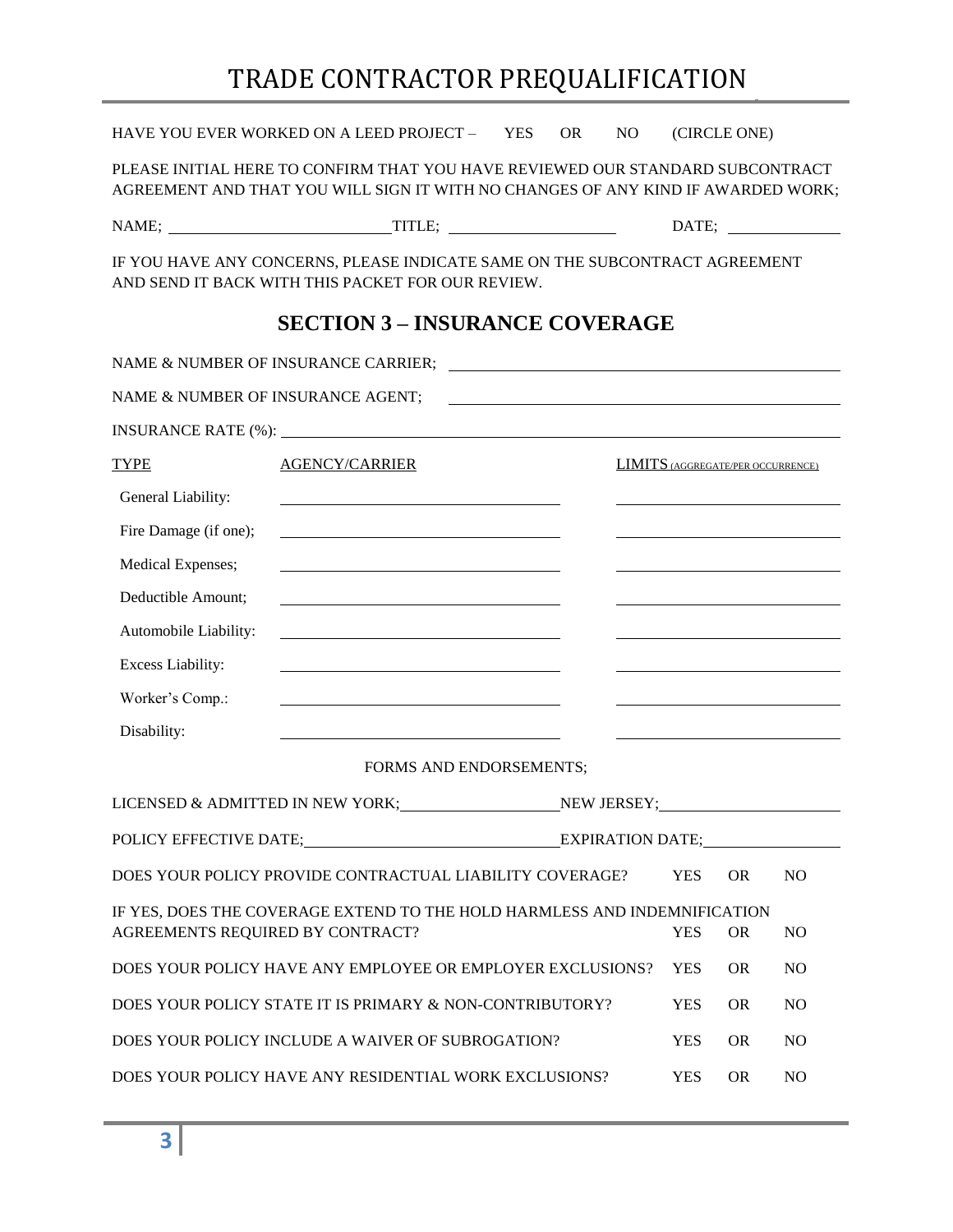WHAT OPERATIONS ARE YOU INSURED FOR (Masonry, Painting, etc)?\_\_\_\_\_\_\_\_\_\_\_\_\_\_\_\_\_\_\_

|                               | DOES YOUR POLICY EXCLUDE FRAME CONSTRUCTION?                                                                          | <b>YES</b> | <b>OR</b> | N <sub>O</sub> |
|-------------------------------|-----------------------------------------------------------------------------------------------------------------------|------------|-----------|----------------|
|                               | DOES YOUR POLICY PROVIDE COVERAGE FOR INDEPENDENT CONTRACTORS THAT ARE<br>HIRED/CONTRACTED BY YOU AS SUBTIER VENDORS? | <b>YES</b> | <b>OR</b> | NO.            |
|                               | DOES YOUR POLICY HAVE ANY HEIGHT RESTRICTIONS?                                                                        | <b>YES</b> | <b>OR</b> | N <sub>O</sub> |
|                               | DOES YOUR POLICY HAVE ANY LABOR LAW EXCLUSIONS?                                                                       | <b>YES</b> | <b>OR</b> | NO.            |
|                               | DOES YOUR POLICY HAVE ANY SCAFFOLDING EXCLUSIONS?                                                                     | <b>YES</b> | <b>OR</b> | N <sub>O</sub> |
|                               | ARE DEFENSE COSTS INCLUDED IN THE LIMITS OF LIABILITY PROVIDED?                                                       | <b>YES</b> | <b>OR</b> | <b>NO</b>      |
|                               | DO YOU HAVE A PER PROJECT AGGREGATE?                                                                                  | <b>YES</b> | <b>OR</b> | N <sub>O</sub> |
|                               | IF YOU ANSWERED YES TO ANY QUESTIONS ABOVE, PLEASE EXPLAIN HERE;                                                      |            |           |                |
|                               |                                                                                                                       |            |           |                |
|                               |                                                                                                                       |            |           |                |
|                               |                                                                                                                       |            |           |                |
|                               |                                                                                                                       |            |           |                |
|                               |                                                                                                                       |            |           |                |
|                               | <b>SECTION 4 – BOND/SURETY INFORMATION</b>                                                                            |            |           |                |
|                               |                                                                                                                       |            |           |                |
|                               |                                                                                                                       |            |           |                |
|                               |                                                                                                                       |            |           |                |
| CONTACT INFORMATION FOR BOND; |                                                                                                                       |            |           |                |
| <b>CONTACT NAME;</b>          | PHONE;                                                                                                                |            |           |                |
| ADDRESS;                      |                                                                                                                       |            |           |                |
| CITY, STATE, ZIP              |                                                                                                                       |            |           |                |
|                               | <b>SECTION 5 – SAFETY INFORMATION</b>                                                                                 |            |           |                |
|                               | EMR RATES FOR THE PAST THREE YEARS                                                                                    |            |           |                |
|                               |                                                                                                                       |            |           |                |
|                               | # OF OSHA 10 CERTIFIED EMPLOYEES _______ # OF OSHA 30 CERTIFIED EMPLOYEES ______                                      |            |           |                |
|                               | DOES YOUR COMPANY HAVE A QUALIFIED PERSON RESPONSIBLE FOR SAFETY? YES                                                 |            |           | OR —<br>NO     |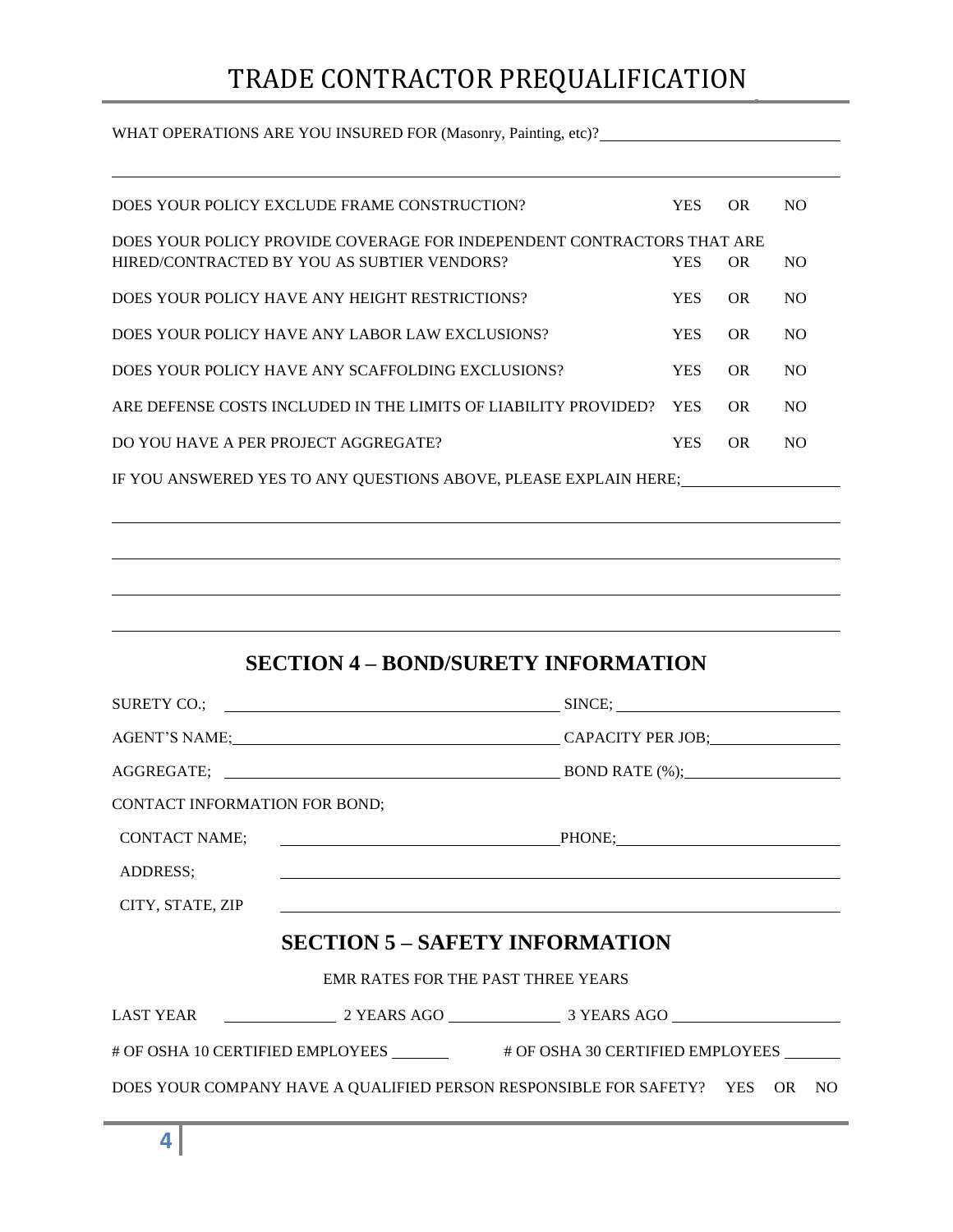#### IF YES, PROVIDE RESUME OR LIST THEIR NAME AND TITLE ALONG WITH THEIR CREDENTIALS;

| HOW OFTEN DO YOU PERFORM SAFETY INSPECTIONS ON YOUR PROJECTS?                   |
|---------------------------------------------------------------------------------|
| DOES YOUR COMPANY HAVE A CORPORATE SAFETY MANUAL?<br><b>YES</b><br>- NO<br>OR - |
| IF SO, PLEASE ATTACH IT HERE OR EMAIL IT TO US.                                 |
| DOES YOUR FIRM HAVE A DRUG TESTING POLICY? YES OR NO IF SO, HOW OFTEN?          |
| DOES YOU FIRM REQUIRE FALL PROTECTION FROM A HEIGHT OVER 6' AFF?                |
| <b>SECTION 6 – DESIRED WORK AREA</b>                                            |

PLEASE CIRCLE THE AREAS WHICH YOU PREFER TO WORK;

NYC, QUEENS, BROOKLYN, BRONX, STATEN ISLAND, WESTCHESTER, NASSAU, SUFFOLK, ROCKLAND COUNTY, ORANGE COUNTY, NEW JERSEY, CONNECTICUT, JFK, LGA, OTHER

PLEASE SPECIFY OTHER;

### **SECTION 7 – OFFICER'S REVIEW & SIGNATURE**

UNDER PENALTIES OF PERJURY, I DECLARE THAT AS AN OFFICER OF THE COMPANY I HAVE EXAMINED THE INFORMATION PROVIDED HERE AND TO THE BEST OF MY KNOWLEDGE AND BELIEF, THEY ARE TRUE, CORRECT, AND COMPLETE.

SIGNATURE TITLE PRINT NAME DATE